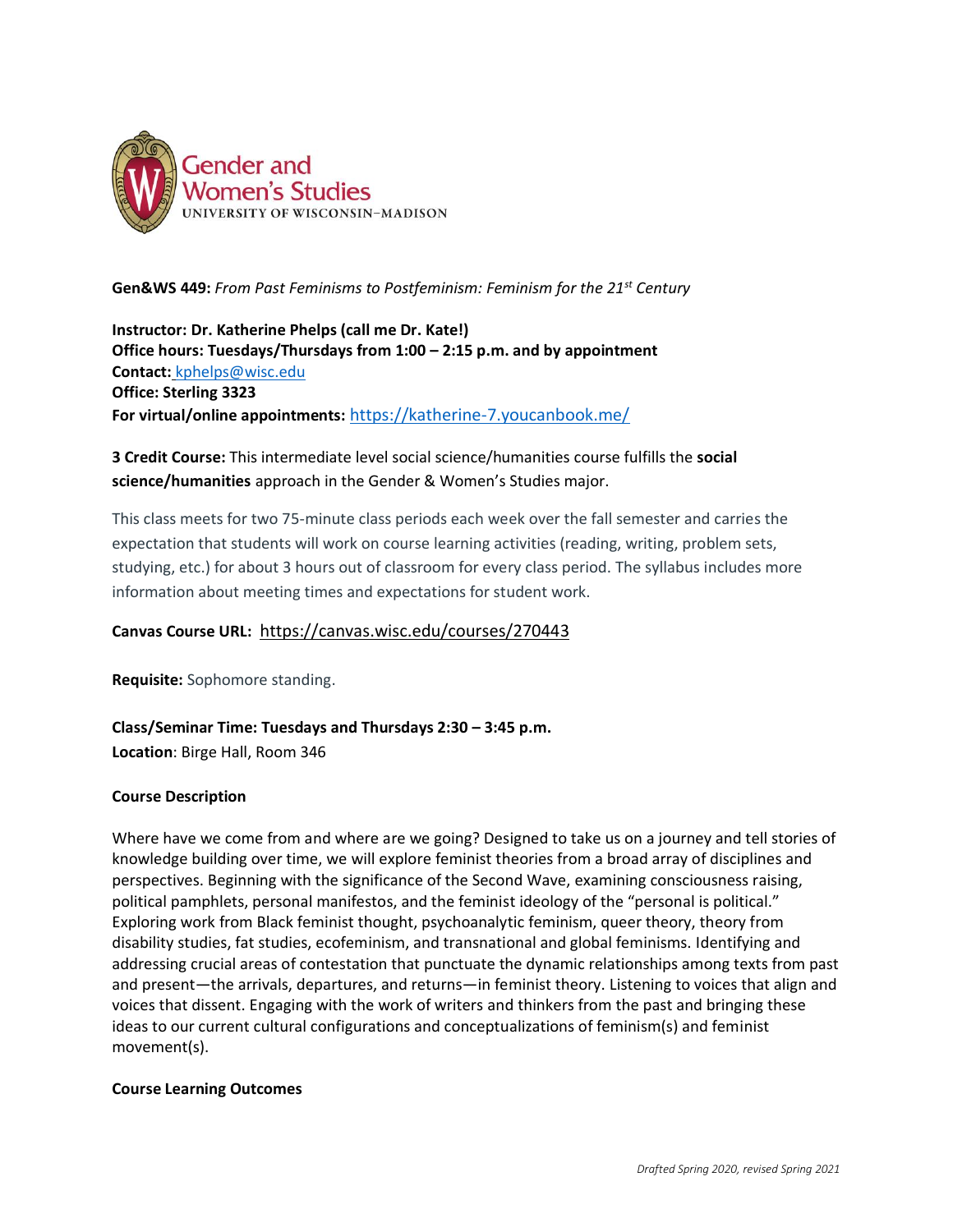At the completion of this course, *undergraduate* students will be able to:

- Summarize and synthesize the work of feminist theorists from the mid-20<sup>th</sup> century to the present day
- Critically analyze feminist theory in conjunction with cultural and social events, and draw connections among how feminist theory ideas align and how they differ from each other
- Critically appreciate and constructively critique texts, theoretical frameworks, ideas, and praxis (the gap between text and world)
- Articulate your own ideas about what you think feminism for the  $21^{st}$  century can or should look like/sound like/feel like in conjunction with historical and contemporary feminist theories and frameworks
- Build awareness and understanding of feminist principles, values, and epistemologies (knowledge development) and how these translate to praxis and feminist calls to action
- Feel joy, energy, and curiosity through the learning process!
- Understand the complexity and messiness of social movement and social justice work and recognize why we do it anyway

At the completion of this course, *graduate* students will also be able to:

- Write an abstract and one page summary of a research project/paper that connects to feminist theoretical frameworks we examine in class
- Create an annotated bibliography of feminist theory/literature for final research project/paper
- Do a 20-minute presentation on your area of research for the class as it relates to our course material

# **REGULAR AND SUBSTANTIVE INTERACTION**

This course provides regular and substantive interaction by:

- *Participation in regularly scheduled learning sessions (where there is an opportunity for direct interaction between the student and the qualified instructor).*
- *Assessing or providing feedback on a student's coursework throughout the semester based on the expectations of the learning activities described in the assignments section of this syllabus.*
- Provide personalized comments (in any medium) for an individual student's assignment or exam.
- *Actively facilitate any online discussion.*
- *Instructor posts announcements, email, or social media check-ins about academic aspects of the class.*
- *Identify students struggling to reach mastery through observation of discussion activity, assessment completion, or even user activity and offer additional opportunities for interaction.*
- *Use of small working/study groups that are moderated by the instructor.*

# **ASSIGNMENTS AND GRADING**

# *Participation (250 points, 25% of overall grade):*

In this class, participation is crucial if you want to do well. This means accessing course readings and viewings, completing assigned readings and viewings on time, coming to class with questions and ideas related to the concepts we are discussing that day, and participating on any Canvas discussions if/when they are assigned. Anticipate between 60 to 80 pages of reading each week, sometimes more,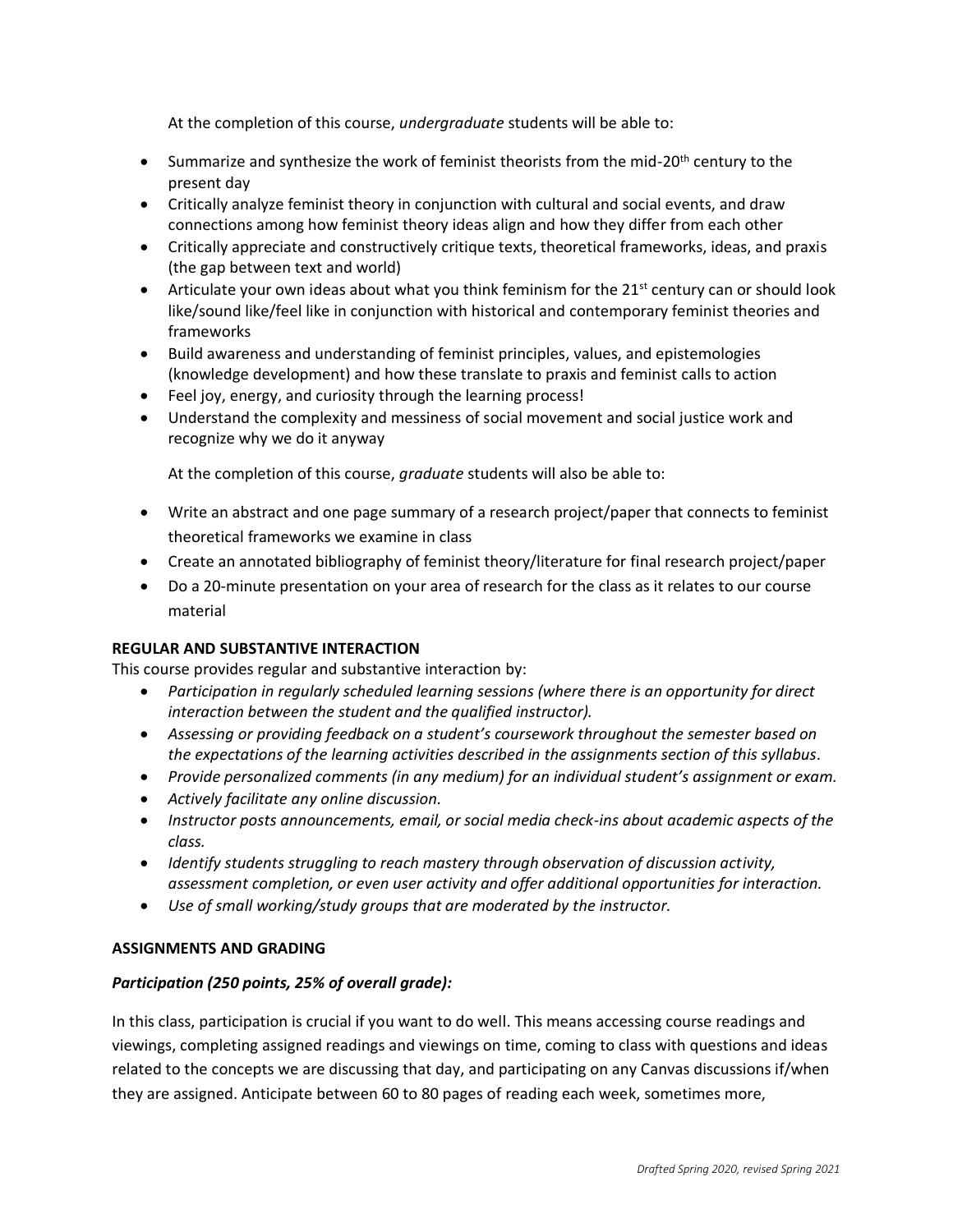sometimes less. Participation is a substantial part of your final grade. You are required to be in class and required to participate during class discussions and activities. This is a discussion-based course; I want to hear what YOU have to say!

Your active participation in class sessions is assessed as part of your grade for this class and makes up 25% of your final grade. During the first few classes, we will discuss what constitutes active participation.

|                          | $5$ Points $- A$                                                                                                                                                                                                 | 4 Points - B                                                                                                                                       | 3 Points - C                                                                                                                                                                          | 2 Points - D                                                                                                                                                                               | 1 Points - F                                                                                                                                                         |
|--------------------------|------------------------------------------------------------------------------------------------------------------------------------------------------------------------------------------------------------------|----------------------------------------------------------------------------------------------------------------------------------------------------|---------------------------------------------------------------------------------------------------------------------------------------------------------------------------------------|--------------------------------------------------------------------------------------------------------------------------------------------------------------------------------------------|----------------------------------------------------------------------------------------------------------------------------------------------------------------------|
| <b>Attitude</b>          | *Displays an exemplary,<br>helpful, positive and<br>consistent attitude.<br>*Graciously accepts<br>feedback and is able to<br>use it constructively<br>«Always respectful of<br>other's opinions<br>·Peer leader | *Displays positive attitude<br>-Open to positive<br>feedback<br>-Willing to work with<br>others<br>-Respects other's<br>opinions                   | ·Displays inconsistent<br>attitude<br>*Sometimes unwilling to<br>accept feedback<br>-May find it difficult to<br>work with others.<br>-May not completely<br>respect other's opinions | *Displays passive attitude<br>*Seemingly ambivalent<br>about receiving feedback<br>.Finds it difficult to work<br>with others.<br>-Seemingly ambivalent<br>about the opinions of<br>others | *Unwilling to display a<br>positive attitude.<br>-Resistant to positive<br>feedback.<br>.Unwilling to work with<br>others.<br>·Disrespectful of other's<br>opinions. |
| Listening                | ·Proactively fistens when<br>the teacher and fellow<br>students are speaking.<br>.Consistently able to<br>follow directions or<br>respond to questions.                                                          | -Actively listens when the<br>teacher and fellow<br>students are speaking.<br>.Attempts to follow<br>directions or respond to<br>questions.        | ·Sometimes listens when<br>the teacher or fellow<br>students are speaking.<br>.Sometimes able to follow<br>directions given, but often<br>may need repeating.                         | .Rarely listens to the<br>teacher of other students.<br>-Relies on other students<br>for direction/instruction.                                                                            | «Almost always ignores<br>what is going on in the<br>classroom.<br>-Does not take or follow<br>direction.                                                            |
| Classroom<br>Interaction | .Exhibits exemplary self-<br>control and total respect<br>for others.<br>Always volunteers in<br>class.<br>·Shows leadership<br>qualities.                                                                       | .Exhibits good self-<br>control and respect for<br>others.<br>.Consistently volunteers<br>and participates.                                        | .Sometimes able to<br>following directions, but<br>often check to see what<br>other students are doing.<br>-Will answer questions or<br>read aloud if called upon.                    | -Rarely participates in<br>classroom activities.<br>-Reluctantly answers<br>questions or reads aloud.<br>etc.                                                                              | *Does not participate in<br>classroom activities.<br>-Unwilling to answer<br>questions or read aloud                                                                 |
| <b>Behavior</b>          | Always on task.<br>-Often goes beyond<br>expectations<br>·Displays mature<br>behaviors<br>.Exemplary adherence to<br>boundaries and rules.                                                                       | *Consistently on task<br>·Disclays appropriate<br>behavior<br>*Respects boundaries<br>and rules of the class.                                      | ·Most times is on task.<br>«Most times displays<br>appropriate behavior<br>«Most times observes<br>boundaries and rules of<br>the class.                                              | -Needs to be refocused<br>frequently<br>.Frequently displays lack<br>of impulse or self-control.<br>-Frequently ignores<br>boundaries and rules.                                           | -Rarely on task.<br>-Displays improper,<br>disruptive, inappropriate<br>behavior<br>·lgnores boundaries and<br>rules.                                                |
| <b>Preparedness</b>      | «Always prepared with<br>required materials<br>«Always ready to engage<br>in daily classroom<br>activities<br>*Exemplary effort in<br>completing assignments.<br>-Always on time for class.                      | Consistently:<br>·Brings required materials<br>to class<br>-Ready to engage in daily<br>classroom activities<br>·Completes assignments<br>on time. | Most times brings<br>required materials to<br>class.<br>-Most assignments are<br>completed on time<br>-May come to class late.                                                        | ·Sometimes brings<br>required materials to<br>class.<br>-Inconsistently completes<br>assignments.<br>*Frequently late getting to<br>class.                                                 | ·Does not bring materials<br>to class.<br>·Does not complete<br>assignments on a timely<br>basis.<br>.Consistently late getting<br>to class.                         |

# **Class Participation Rubric**

# *Situating History and Author Contributions (100 points total/50 points each - 10% of overall grade, 5% each):*

At some point during our 15 weeks, you will be asked to send me what is essentially a short report about the author(s) of our readings, as well as three examples of cultural events from the particular year that aligns with our readings that week. Each week, we will spend time discussing our readings in a context of what was happening at the time it was written. For example, Cathy Cohen wrote her "Punks, Bulldaggers, and Welfare Queens" essay in 1997. If you are assigned to 1997, you will send me a one-totwo-page summary of information about Cathy Cohen – who is the author(s)? What is their background? What strikes you as important about them? Additionally, you will send me a set of slides (Powerpoint, Google slides, Canva, etc.) with descriptions, images, details, and sources for at least three events or happenings from the year you are assigned. What was happening in that year? Locally and globally? In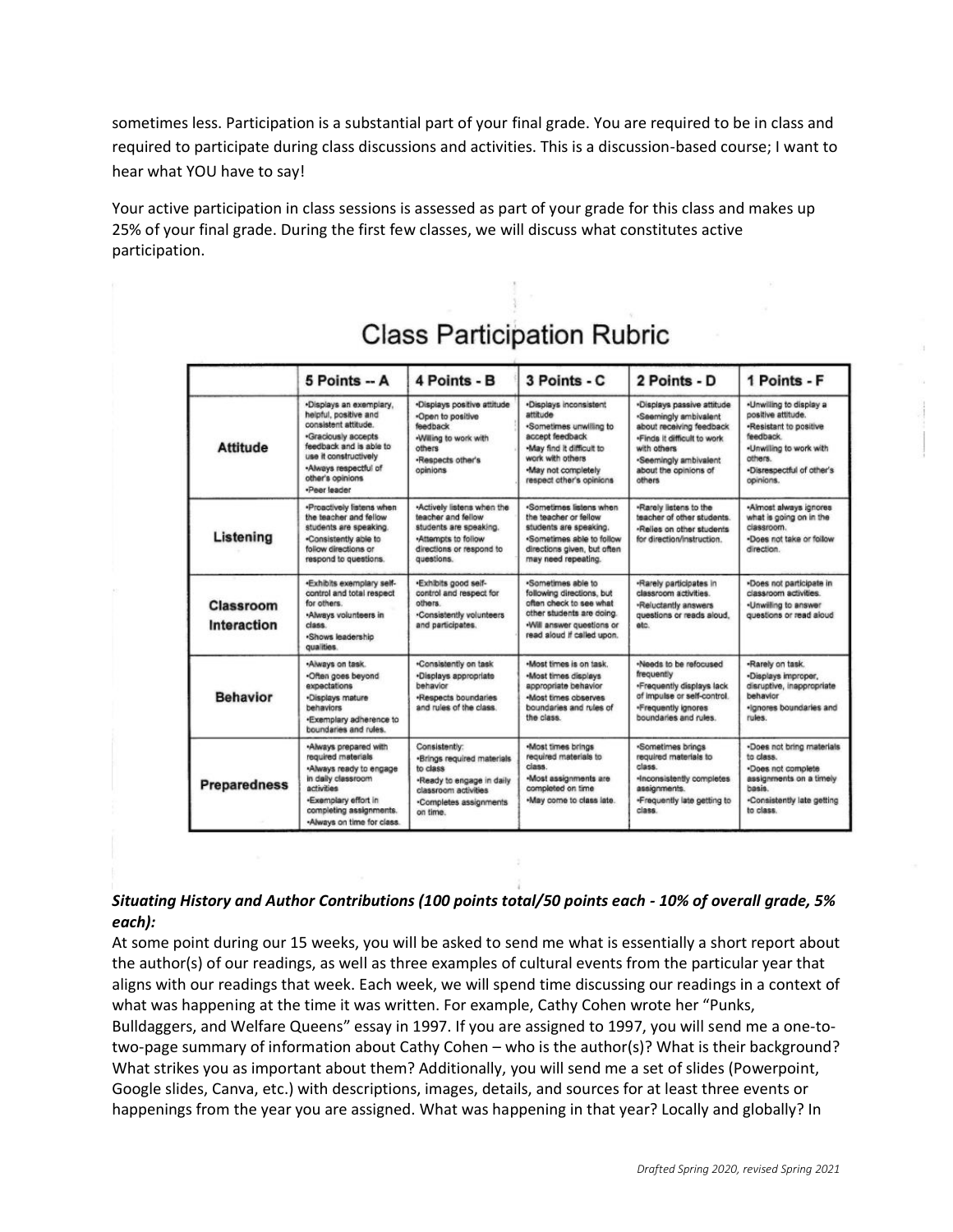popular culture? In politics? In social movements? Was it war time? A time of peace? Provide a brief explanation of each event and provide relevant images and/or videos related to the event as well in the slides. We will use these events and author information to inform our discussion of the feminist theory that was being produced at the time. These summaries and slides will be due on Canvas, and you will also be asked to post them to the class in an ongoing Situating History discussion thread.

### *The Personal is Political Responses (280 points - 28% of overall grade):*

During the semester, you will submit four short response papers (worth 70 points each) that each reflect on a contemporary example of gender-based oppression. Using concepts and material from the course, you will explore the continued relevance of the "personal is political" feminist rallying cry. These response papers are an opportunity for you to reflect on your own positionality, your own identities, and your own perspectives on feminism(s) as they relate to the current landscape of gender oppression. You can think locally or think globally. Find specific examples in contemporary media – whether popular or news media. Recent abortion bans, lack of education for girls in developing nations, ongoing sexual harassment and sexual assault in various social arenas, lack of parental policies and maternity leave, sex trafficking and slavery, increased criminalization of women, limited media/political representation – these are just a few examples of some of the gender-based oppressions you might explore. Let your mind go wild. Be your own theorist! But be sure to write in conversation with the work we read in the class – I expect to see citations and references from at least *two* of our class readings and viewings in each of these response papers. These papers should be 2- to 3- pages double-spaced, and standard format of Times New Roman, 12-point font, 1-inch margins, ASA citation and reference format.

# *Feminist Position Statements/Reflections (100 points total, 50 points each - 10% of overall grade, 5% each):*

Within the first two weeks of class, you will be asked to write a position statement on your definition of feminism and what you believe are the three biggest issues or problems facing feminism, *as a movement*, today. The initial position statement will be written in class, collected by me, sealed up, and stored for the semester. At the end of the semester, you will be asked to write a new position statement that offers an adjusted definition of feminism (if any), and reflection on what you have learned during the course. You will then have the opportunity to revisit your first position statement to see how your perceptions and ideologies have changed from the beginning of the semester to the end. The first position statement will be handwritten during class time, and the second statement will be submitted on Canvas towards the end of the semester.

# *Final Paper, Project, or Digital Presentation (270 points - 27% of overall grade):*

Your final paper or presentation will function as a manifesto: your vision for the future of feminism. Feminist manifestos have been the cornerstones of feminist theory in the United States for well over a century, from Elizabeth Cady Stanton's *Declaration of Sentiments*, to Shulamith Firestone's *The Dialectic of Sex*, to Chimamanda Ngozi Adichie's *We Should All Be Feminists*. To be clear, this does not need to be a feminist manifesto necessarily – perhaps you reject conventional ideas of feminism in favor of a new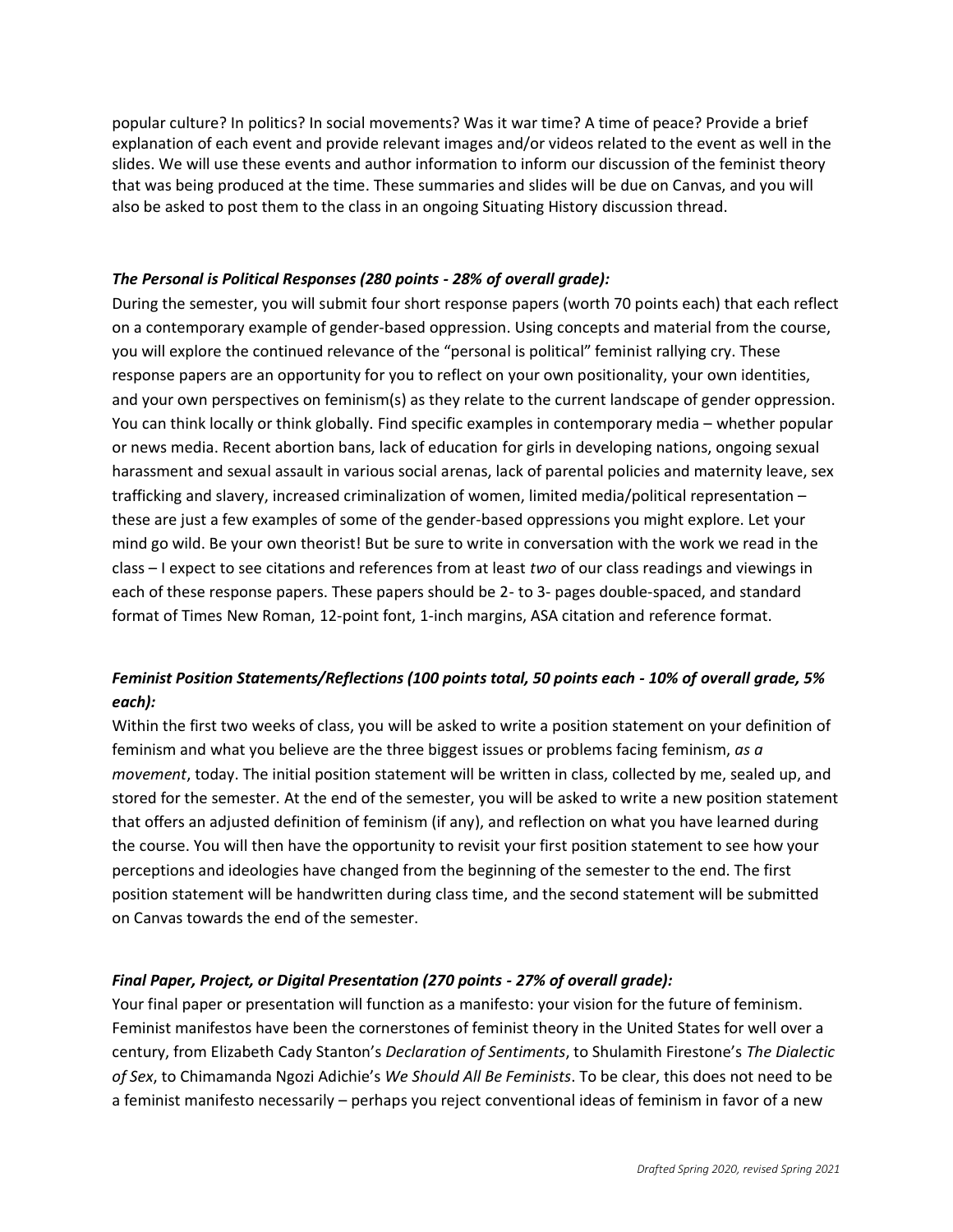kind of language. Perhaps you want to focus solely on queer theory, or fat studies, or Black feminist thought. Perhaps you want to bring it back to the old school grassroots action of consciousness raising and knowledge sharing. Whatever your vision for the world, your task is to write it or speak it into existence. Using at least SIX readings and viewings from the class, as well as at least THREE additional sources, as well as knowledge you gained in our discussions, in 10 pages of writing, or via a 15 to 20 minute mixed media presentation that you will put on Canvas (speaking, Google slides, images, video, art, key points, etc.), or an alternative format approved by me (e.g. zine, art and artist statement, etc.), your final assignment is to let your imagination run wild toward your vision for a (feminist) future. This manifesto should articulate intentions related to social change, specific issues you care about, perspectives on social structures and embedded norms, and ideas for calls to action. Do you want to see a revolution? Do you want a more liberal feminist model? Do you imagine a world without gender? YOU be the theorist and explore those possibilities but be sure to frame your own theoretical contribution in reference to the theory we engaged with in class. A more comprehensive set of instructions for this manifesto assignment, as well as expectations for presentation vs. paper vs. alternative format, will also be made available to you within the first few weeks of the semester.

# *If you are a graduate student, please make plans to meet with me within the first two weeks of the semester to discuss adjusted course expectations and assignments.*

### **Standard Paper Format – American Sociological Association**

The format of each written assignment must adhere to the following guidelines:

- All text is double spaced, no additional spaces between paragraphs
- Each new paragraph is indented
- 12-pt font in Times or Times New Roman
- 1-inch margins
- Reference page in American Sociological Association style
	- o <https://owl.english.purdue.edu/owl/resource/583/03/>
	- o Alphabetical by authors' last names
	- o This does not count in page or word requirements
- Quotations & evidence cited according to ASA style

Final letter grades are as follows:

| $\mathsf{A}$ | 93-100 | <b>BC</b> | 78-82 | below 60 |
|--------------|--------|-----------|-------|----------|
| AB           | 88-92  |           | 70-77 |          |
| B            | 83-87  |           | 60-69 |          |

## **REQUIRED TEXTBOOK, SOFTWARE & OTHER COURSE MATERIALS**

*There is no required textbook for this course. All required readings and viewings are available on Canvas as web links and PDFs.* 

### **HOMEWORK & OTHER ASSIGNMENTS**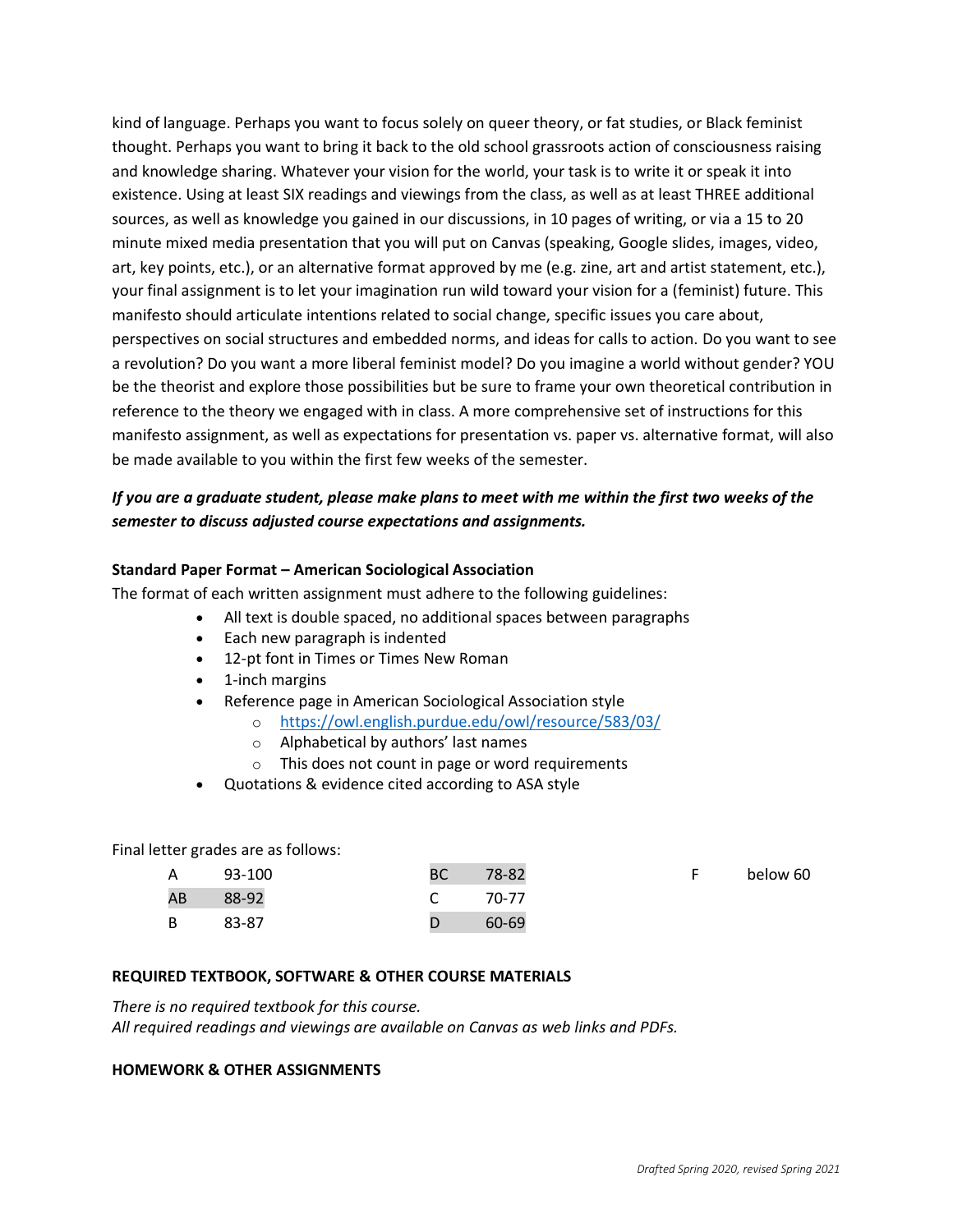*All assignments to be submitted on Canvas on designated due dates listed in our course calendar at the end of this syllabus.* 

*Sign up for Situating History and Author Contributions will take place in the first week of the semester.*

## **POLICY ON LATE OR MISSED ASSIGNMENTS**

I want to be as accommodating as possible, and I can do this if you communicate with me. I am glad to provide wiggle room on due dates if it means producing higher quality work. If assignments are submitted more than two weeks past the original due date, they may not be accepted for credit, except in the case of extenuating circumstances. If you have a valid reason to turn in an assignment late, please talk to me before the due date if at all possible. Final papers/projects/presentations must be submitted on the due date because I am up against end of semester grading deadlines. Please plan ahead for the end of the semester!

*\*\*\*I recognize that we are still operating within a global pandemic – if you need extra time, flexibility, support, or assistance, all I ask is that you communicate with me!* 

### **RULES, RIGHTS & RESPONSIBILITIES**

• See:<https://guide.wisc.edu/undergraduate/#rulesrightsandresponsibilitiestext>

### **ACADEMIC CALENDAR & RELIGIOUS OBSERVANCES**

• See:<https://secfac.wisc.edu/academic-calendar/#religious-observances>

#### **ACADEMIC INTEGRITY**

**Institutional syllabus statement:** By virtue of enrollment, each student agrees to uphold the high academic standards of the University of Wisconsin-Madison; academic misconduct is behavior that negatively impacts the integrity of the institution. Cheating, fabrication, plagiarism, unauthorized collaboration, and helping others commit these previously listed acts are examples of misconduct which may result in disciplinary action. Examples of disciplinary action include, but is not limited to, failure on the assignment/course, written reprimand, disciplinary probation, suspension, or expulsion. <https://conduct.students.wisc.edu/syllabus-statement/>

#### **ACCOMMODATIONS FOR STUDENTS WITH DISABILITIES**

(Language graciously borrowed from Dr. Sami Schalk):

I believe everyone has a right to a quality education and that classrooms can adapt to students' needs. If you have ideas on how you can best learn and express your learning in this class, if you have an undocumented disability, or if you have a change in disability status during the semester, I encourage you to meet with me as soon as possible to discuss a learning plan. If you have a documented disability, please provide me your accommodation information within the first two weeks of class. The University accommodation policy reads as follows: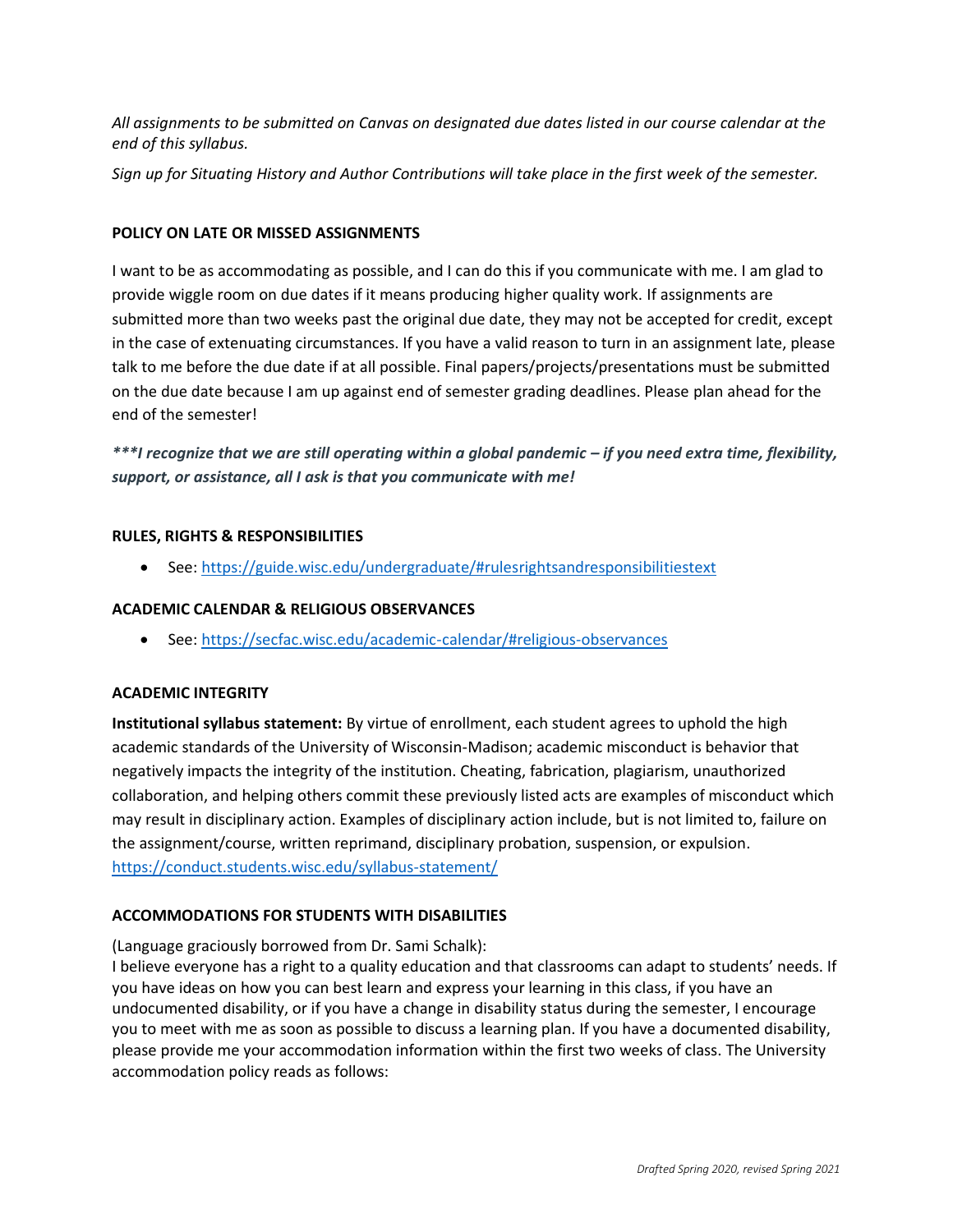The University of Wisconsin-Madison supports the right of all enrolled students to a full and equal educational opportunity. The Americans with Disabilities Act (ADA), Wisconsin State Statute (36.12), and UW-Madison policy (Faculty Document 1071) require that students with disabilities be reasonably accommodated in instruction and campus life. Reasonable accommodations for students with disabilities is a shared faculty and student responsibility. Students are expected to inform faculty [me] of their need for instructional accommodations by the end of the third week of the semester, or as soon as possible after a disability has been incurred or recognized. Faculty [I], will work either directly with the student [you] or in coordination with the McBurney Center to identify and provide reasonable instructional accommodations. Disability information, including instructional accommodations as part of a student's educational record, is confidential and protected under FERPA. <https://mcburney.wisc.edu/instructor/>

### **Resources for Academic Assistance:**

- The UW Writing Center: <https://writing.wisc.edu/>
- Tutoring and Learning Support Services <https://newstudent.wisc.edu/academic-support/>
- <https://academicsupport.wisc.edu/>

### **DIVERSITY & INCLUSION**

**Institutional Statement on Diversity:** Diversity is a source of strength, creativity, and innovation for UW-Madison. We value the contributions of each person and respect the profound ways their identity, culture, background, experience, status, abilities, and opinion enrich the university community. We commit ourselves to the pursuit of excellence in teaching, research, outreach, and diversity as inextricably linked goals.

The University of Wisconsin-Madison fulfills its public mission by creating a welcoming and inclusive community for people from every background – people who as students, faculty, and staff serve Wisconsin and the world. <https://diversity.wisc.edu/>

# **SEXUAL HARASSMENT & OTHER FORMS OF SEXUAL MISCONDUCT**

As an instructor, I am committed to supporting survivors of sexual misconduct, including sexual assault, sexual harassment, dating violence, domestic violence, stalking, and sexual exploitation. UW–Madison offers a variety of resources for students impacted by sexual misconduct.

If you wish to seek out free, confidential support, there are a number of [services](https://www.uhs.wisc.edu/survivor-services/campus-community-resources-for-victims/) available on campus and in the community.

If you would like to report sexual misconduct to the campus, a number of [reporting options](https://compliance.wisc.edu/titleix/student-information/) are available. In addition, each department has staff members, known as Responsible Employees, who can assist you. If you are an undergraduate student, most of the academic and career advisors you work with are designated Responsible Employees. Please note that Responsible Employees are required to report specific disclosures that you share about sexual misconduct to UW-Madison's [Title IX Office.](https://compliance.wisc.edu/titleix/)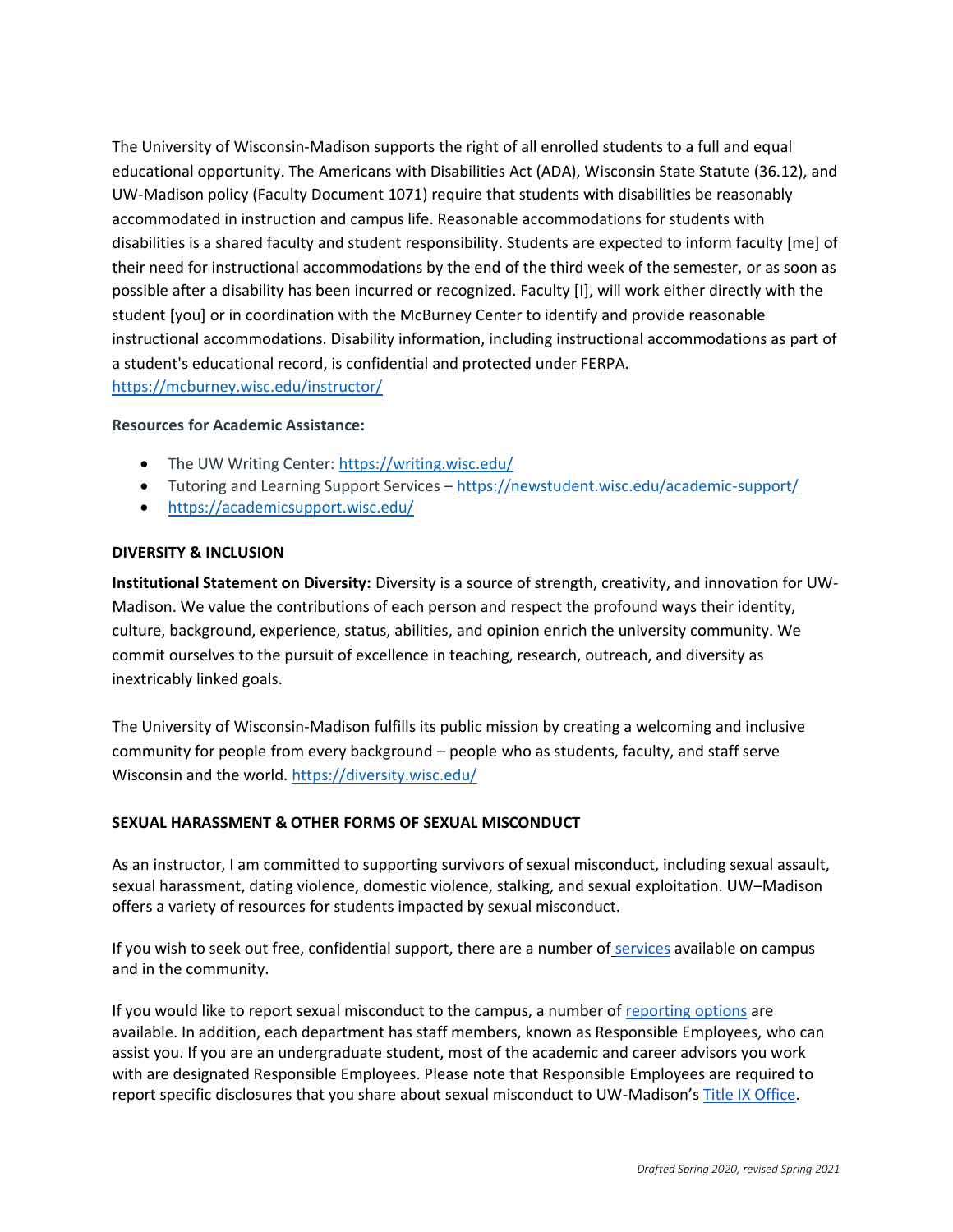The Department of Gender & Women's Studies has the following Responsible Employees: the Department Chair, Dr. Judy Houck (jahouck@wisc.edu), the Graduate Coordinator, José Ramirez (jramirez27@wisc.edu), and the Undergraduate Advisor, Susan Nelson [\(susan.nelson@wisc.edu\)](mailto:susan.nelson@wisc.edu).

# **PRIVACY OF STUDENT RECORDS & THE USE OF AUDIO RECORDED LECTURERS STATEMENT**

See more information about [privacy of student records and the usage of audio-recorded lectures.](https://instructionalcontinuity.wisc.edu/2020/04/03/privacy-of-student-records-and-the-usage-of-audio-recorded-lectures/) Lecture materials and recordings for this course are protected intellectual property at UW-Madison. Students in this course may use the materials and recordings for their personal use related to participation in this class. Students may also take notes solely for their personal use. If a lecture is not already recorded, you are not authorized to record my lectures without my permission unless you are considered by the university to be a qualified student with a disability requiring accommodation. [Regent Policy Document 4-1] Students may not copy or have lecture materials and recordings outside of class, including posting on internet sites or selling to commercial entities. Students are also prohibited from providing or selling their personal notes to anyone else or being paid for taking notes by any person or commercial firm without the instructor's express written permission. Unauthorized use of these copyrighted lecture materials and recordings constitutes copyright infringement and may be addressed under the university's policies, UWS Chapters 14 and 17, governing student academic and non-academic misconduct.

# **COURSE EVALUATIONS (AEFIS)**

Students will be provided with an opportunity to evaluate this course and your learning experience. Student participation is an integral component of this course, and your confidential feedback is important to me. I strongly encourage you to participate in the course evaluation. Your feedback helps us continue to offer meaningful curriculum and create the best educational experience for you!

UW-Madison uses a digital course evaluation survey tool called [AEFIS](https://kb.wisc.edu/luwmad/page.php?id=81069). For this course, you will receive an official email two weeks prior to the end of the semester, notifying you that your course evaluation is available. In the email you will receive a link to log into the course evaluation with your NetID. Evaluations are anonymous.

# **IMPORTANT NOTES**

- *1)* This syllabus is to act as a guide and contract for the semester; but it is not set in stone. Each group of students moves at a different pace and gets fascinated by certain topics. I will try to honor this, and we may find ourselves spending more time on certain topics and less time on others. As such, by choosing to remain in this course, you agree to the above requirements and stipulations. *I reserve the right to alter this syllabus at any time, but with fair and appropriate warning.*
- 2) I ask you to please put your phones away during class. If you plan to take notes on your phone, please plan to use another device or get a notebook. If I see you answering your phone or text messaging, you will be asked to put it away. If it is a recurring problem, I will ask you to leave the classroom. We haven't been in a classroom together in a long time…let's use this time to be present with each other!
- 3) I will attempt to respond to student emails as promptly as I am able. I will generally check and respond to email between the hours of 9 a.m. and 5 p.m. I will always try to get you a response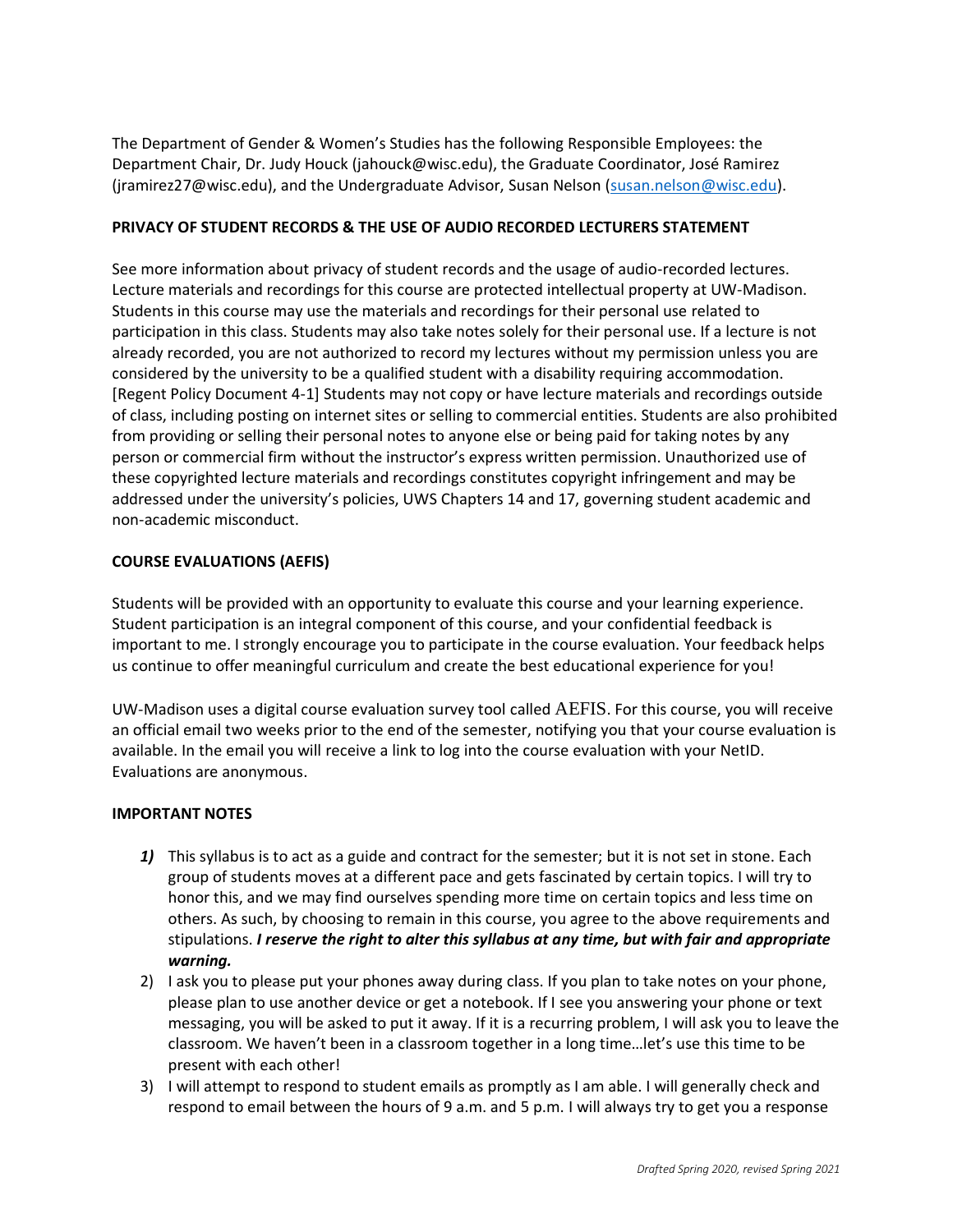within 24 hours. Also, please send me emails from either your student email address, or another email address that readily identifies you.

#### **COVID-19 Information:**

#### **Students' Rules [Rights, & Responsibilities](https://guide.wisc.edu/undergraduate/#rulesrightsandresponsibilitiestext)**

During the global COVID-19 pandemic, we must prioritize our collective health and safety to keep ourselves, our campus, and our community safe. As a university community, we must work together to prevent the spread of the virus and to promote the collective health and welfare of our campus and surrounding community.

#### <https://covidresponse.wisc.edu/>

#### **UW-Madison [Face Covering Guidelines](https://d1cjb8q1w2lzm7.cloudfront.net/wp-content/uploads/sites/22/2020/06/Cloth-face-cover-guidance-06-22-20-final.pdf)**

While on campus all employees and students are required to wear [appropriate and properly fitting face](https://www.cdc.gov/coronavirus/2019-ncov/prevent-getting-sick/how-to-wear-cloth-face-coverings.html)  [coverings](https://www.cdc.gov/coronavirus/2019-ncov/prevent-getting-sick/how-to-wear-cloth-face-coverings.html) while present in any campus building unless working alone in a laboratory or office space.

#### **Face Coverings During In-person Instruction Statement (COVID-19)**



Individuals are expected to wear a face covering while inside any university building. Face coverings must be [worn correctly](https://www.cdc.gov/coronavirus/2019-ncov/prevent-getting-sick/how-to-wear-cloth-face-coverings.html) (i.e., covering both your mouth and nose) in the building if you are attending class in person. If any student is unable to wear a face-covering, an accommodation may be provided due to disability, medical condition, or other legitimate reason.

Students with disabilities or medical conditions who are unable to wear a face covering should contact the [McBurney Disability Resource Center](https://mcburney.wisc.edu/) or their Access Consultant if they are already affiliated. Students requesting an accommodation unrelated to disability or medical condition, should contact the Dean of Students Office.

Students who choose not to wear a face covering may not attend in-person classes, unless they are approved for an accommodation or exemption. All other students not wearing a face covering will be asked to put one on or leave the classroom. Students who refuse to wear face coverings appropriately or adhere to other stated requirements will be reported to the [Office of Student Conduct and](https://conduct.students.wisc.edu/)  [Community Standards](https://conduct.students.wisc.edu/) and will not be allowed to return to the classroom until they agree to comply with the face covering policy. An instructor may cancel or suspend a course in-person meeting if a person is in the classroom without an approved face covering in position over their nose and mouth and refuses to immediately comply.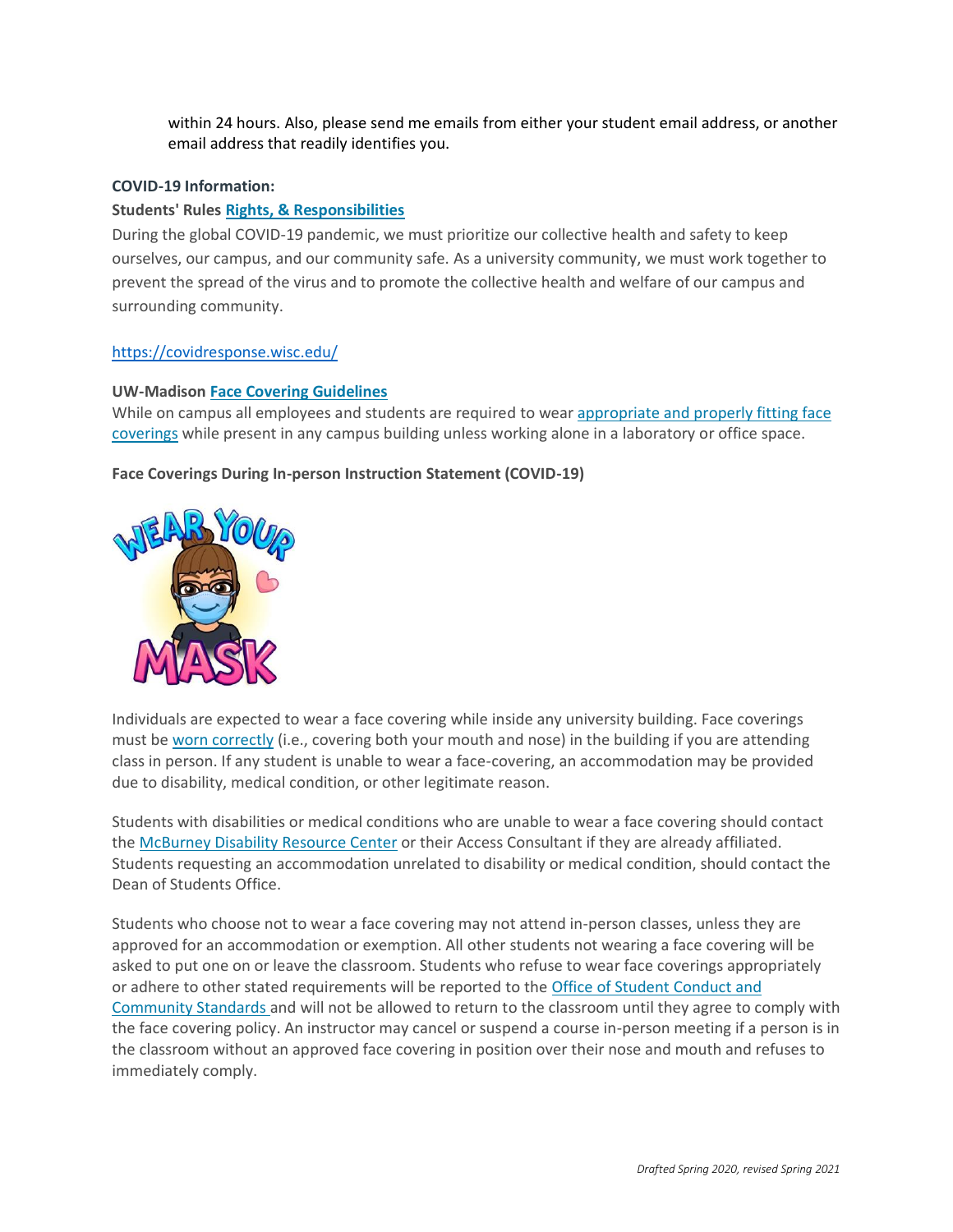# A Final Thought on our Classroom Community and Course Content Warning

*This class will be an open and affirming learning space for all students, regardless of age, race, ethnicity, citizenship status, gender, sex, sexual orientation, size, parental status, religion, ability, or socioeconomic status. As an instructor, I pledge to respect all students based upon these factors, including the use of personal/correct names and pronouns. I encourage open communication among students and myself. Students are welcome and encouraged to share viewpoints relevant to course material, and respectful, relevant debate is encouraged.*

*At times during the term, we will be discussing historical events and topics that may be disturbing, even traumatizing, to some students. The readings and viewings we do in this class can be especially difficult as they deal with subjects of violence, sexual violence, and various forms of gender-based oppression. You are expected to engage with the material, but not to the point of any self-detriment. You will never be required to share something you are not comfortable sharing. However, this does not mean you are exempt from participation. If you ever feel the need to refrain from engaging with the material during one of these discussions, you may always do so without academic penalty. However, I ask that you make me aware of the circumstances. And you will be responsible for any material you miss. If you ever wish to discuss your personal reactions to this material, either with the class or with me, I welcome such discussion as an appropriate part of our coursework.*

*I* want to challenge us to remember that we are not the measure of all things. *I* absolutely encourage the *use of experience and personal perspective in framing how we talk about the material, but the goal of the course is to think beyond those experiences and perspectives, and engage in thinking critically about the social, cultural, and political realities of various groups, identities, and social structures.*

# *The success of this class is a community effort!*

# Class/Reading Schedule

# **(Listed readings/viewings and assignments are due THAT DAY for class!)**

| <b>Week One:</b> | Thursday 9/9: Introductions, syllabus overview<br>No readings due                                                                                                                                                                    |
|------------------|--------------------------------------------------------------------------------------------------------------------------------------------------------------------------------------------------------------------------------------|
| <b>Week Two:</b> | Tuesday 9/14:<br>Readings due:<br>Introduction to The Second Sex, Simone de Beauvoir, 1949/1953<br>The Myth of Women's Inferiority, Evelyn Reed, 1954                                                                                |
|                  | Funeral Oration for the Burial of Traditional Womanhood, Kathie Amatniek, 1968<br>(Sign up for Situating History and Author Contributions during class)<br>Thursday $9/16$ : (In-class exercise – first feminist position statement) |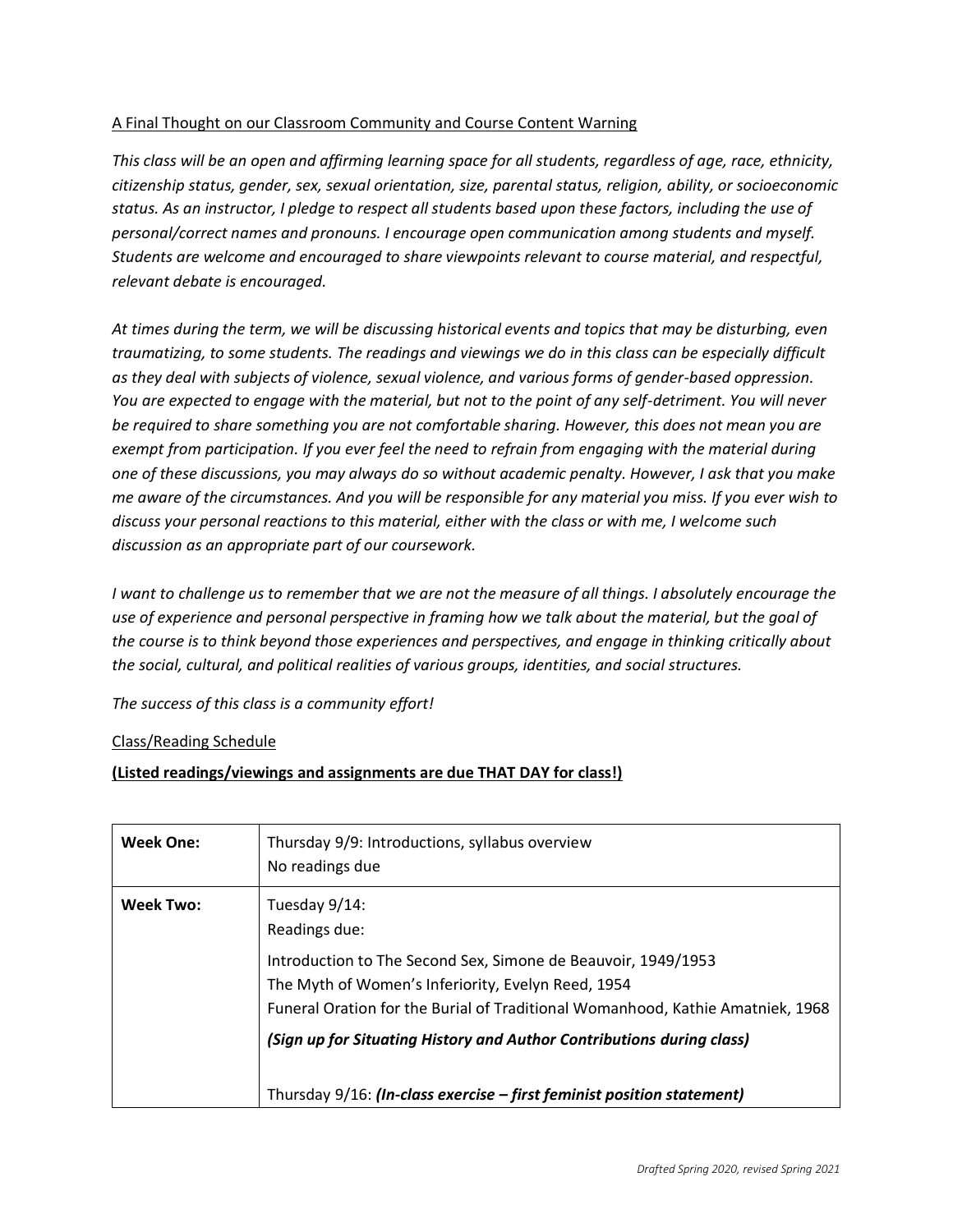|                    | Readings due:<br>Radical Feminism and Love, Ti-Grace Atkinson, 1969<br>Excerpts from Black Woman's Manifesto, The Third World Women's Alliance,<br>1970<br>La Chicana, Elizabeth Martinez, 1972                                                                                                                                                                                                                                            |
|--------------------|--------------------------------------------------------------------------------------------------------------------------------------------------------------------------------------------------------------------------------------------------------------------------------------------------------------------------------------------------------------------------------------------------------------------------------------------|
| <b>Week Three:</b> | Tuesday 9/21:<br>Readings due:<br>Reflections on the Black Woman's Role in the Community of Slaves, Angela<br>Davis, 1972<br>Mother Right: A New Feminist Theory, Jane Alpert, 1974<br>The Traffic in Women: Notes on the Political Economy of Sex, Gayle Rubin, 1975                                                                                                                                                                      |
|                    | Thursday 9/23:<br>Readings due:<br>The Combahee River Collective Statement, 1977 (paired with Black Lives Matter<br>Statement, 2012)<br>Uses of the Erotic, Audre Lorde, 1978<br>The Master's Tools Will Never Dismantle the Master's House, Audre Lorde, 1979<br>The Personal is Political response one due Friday 9/24 by midnight on Canvas                                                                                             |
| <b>Week Four:</b>  | Tuesday 9/28:<br>Readings due:<br>Compulsory Heterosexuality and Lesbian Existence, Adrienne Rich, 1980<br>One is Not Born a Woman, Monique Wittig, 1981<br>Thursday 9/30:<br>Readings due:<br>Excerpts from This Bridge Called My Back, Cherrie Moraga and Gloria Anzaldua<br>(eds.), 1981<br>I've Had Nothing Yet so I Can't Take More, Rachel Adler, 1983<br>I Want a 24-Hour Truce During Which There is No Rape, Andrea Dworkin, 1984 |
| <b>Week Five:</b>  | Tuesday 10/5:<br>Readings due:<br>Situated Knowledges, Donna Haraway, 1988<br>Love and Knowledge: Emotion in Feminist Epistemology, Alison Jaggar, 1989<br>The Project of Feminist Epistemology: Perspectives from a Nonwestern Feminist,<br>Uma Narayan, 1989<br>No in-person class today - discussion of Tuesday readings on Canvas                                                                                                      |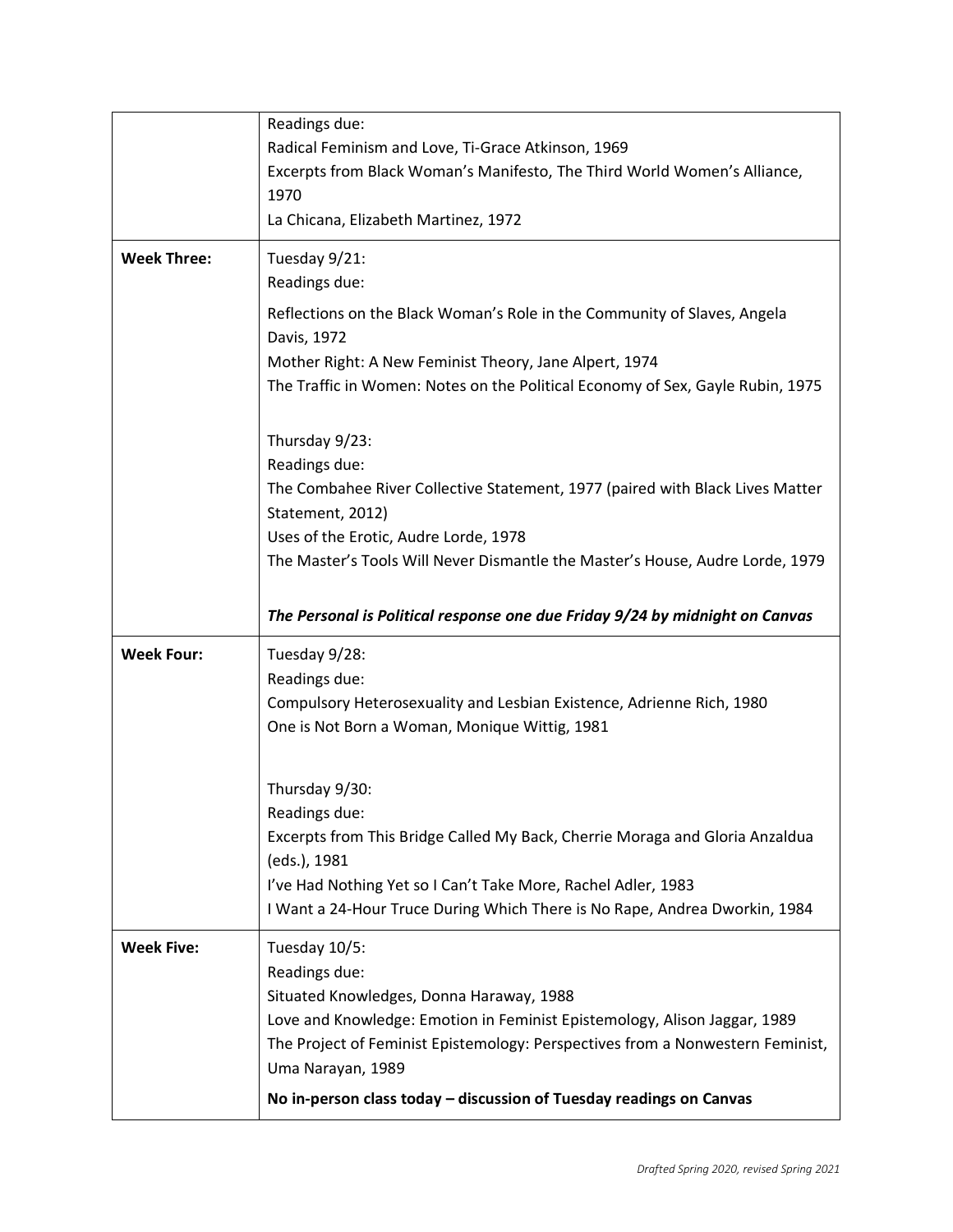|                    | Thursday 10/7:                                                                                                                                                                                                                                                                                                                                                                                                                                                                                     |  |
|--------------------|----------------------------------------------------------------------------------------------------------------------------------------------------------------------------------------------------------------------------------------------------------------------------------------------------------------------------------------------------------------------------------------------------------------------------------------------------------------------------------------------------|--|
|                    | Readings due:                                                                                                                                                                                                                                                                                                                                                                                                                                                                                      |  |
|                    | Sexuality, Catharine A. MacKinnon, 1989                                                                                                                                                                                                                                                                                                                                                                                                                                                            |  |
| <b>Week Six:</b>   | Tuesday 10/12:<br>Readings due:<br>Defining Black Feminist Thought, Patricia Hill Collins, 1990<br>Eating the Other, bell hooks, 1992<br>Transgender Liberation, Leslie Feinberg, 1992<br>Thursday 10/14:<br>Readings due:<br>Becoming the Third Wave, Rebecca Walker, 1992<br>Not Just Bad Sex, Kathy Pollitt, 1993<br>Excerpts from Massacre of the Dreamers, Ana Castillo, 1994                                                                                                                 |  |
|                    | The Personal is Political response two due Friday 10/15 by midnight on Canvas                                                                                                                                                                                                                                                                                                                                                                                                                      |  |
| <b>Week Seven:</b> | Tuesday 10/19:<br>Readings due:<br>Ecofeminism: Toward Global Justice and Planetary Health, Greta Gaard and Lori<br>Gruen, 1993<br>Earth Honoring: Western Desires and Indigenous Knowledges, Jane Jacobs, 1994<br>The Politics of Women and Nature, Mary Mellor, 1996<br>Thursday 10/21:<br>Readings due:<br>Diaspora, Border, and Transnational Identities, Avtar Brah, 1996<br>From Here to Queer, Suzanna Danuta Walters, 1996<br>Punks, Bulldaggers, and Welfare Queens, Cathy J. Cohen, 1997 |  |
| <b>Week Eight:</b> | Tuesday 10/26:<br>Readings due:<br>Excerpts from Dragon Ladies: Asian American Feminists Breathe Fire, Sonia Shah,<br>1999<br>Monica and Barbara and Primal Concerns, Ellen Willis, 1999<br>Penis Passion, bell hooks, 1999<br>Thursday 10/28:<br>Readings due:<br>The Color of Violence Against Women, Angela Davis, 2000                                                                                                                                                                         |  |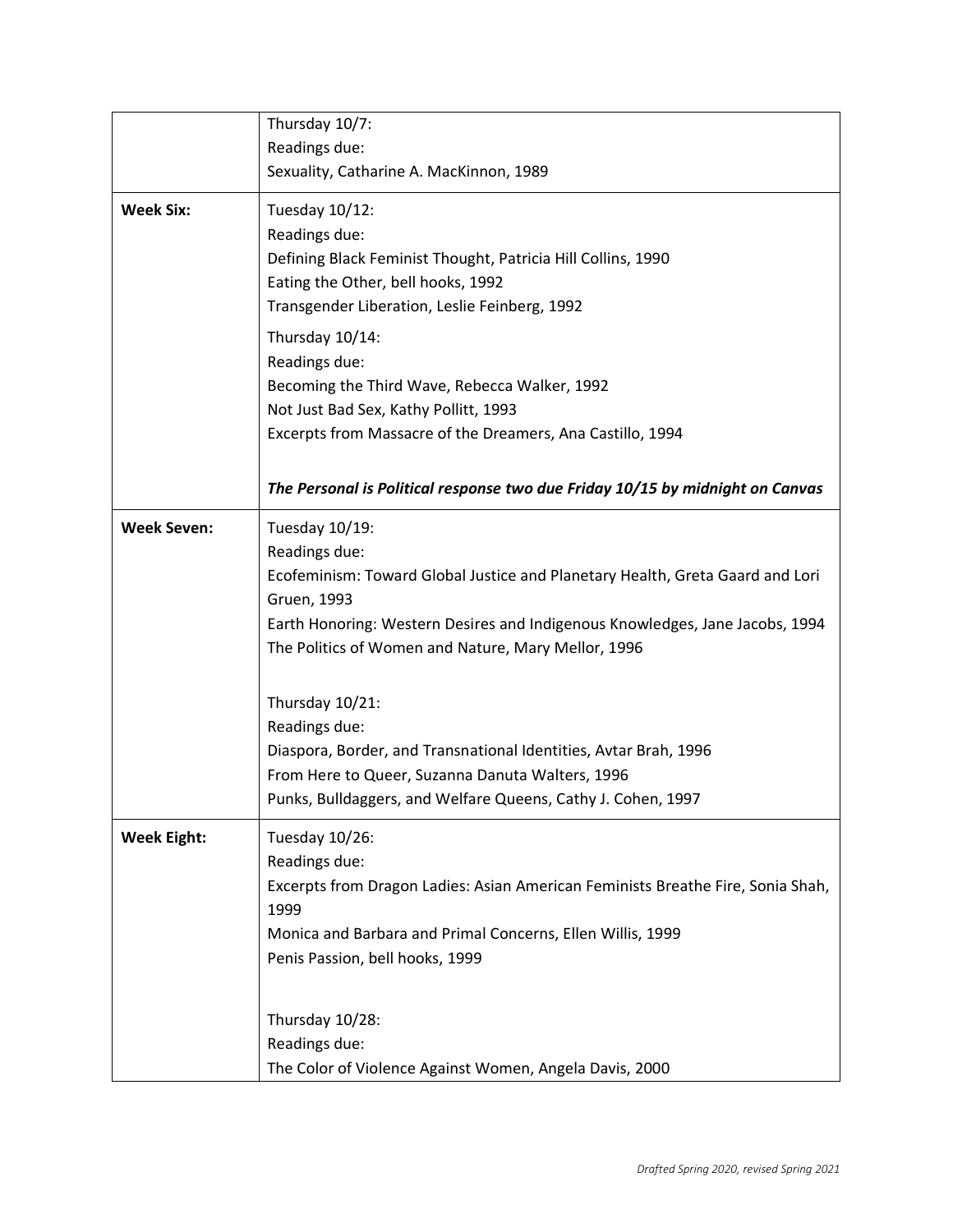|                     | Chicana Feminism and Postmodernist Theory, Paula M.L. Moya, 2001                                                                                                                                                                                                                                                                                                                                                                                                                                   |  |
|---------------------|----------------------------------------------------------------------------------------------------------------------------------------------------------------------------------------------------------------------------------------------------------------------------------------------------------------------------------------------------------------------------------------------------------------------------------------------------------------------------------------------------|--|
|                     | The Transfeminist Manifesto, Emi Koyama, 2001                                                                                                                                                                                                                                                                                                                                                                                                                                                      |  |
| <b>Week Nine:</b>   | Tuesday 11/2:<br>Readings due:<br>Integrating Disability, Transforming Feminist Theory, Rosemarie Garland-<br>Thomson, 2002<br>Compulsory Bodies, Alison Kafer, 2003<br>Thursday 11/4:<br>Readings due:<br>Queering the Borderlands, Emma Perez, 2003<br>Patriarchal Colonialism and Indigenism, M.A. Jaimes Guerrero, 2003<br>The Personal is Political response three due Friday 11/5 by midnight on Canvas                                                                                      |  |
| <b>Week Ten:</b>    | Tuesday 11/9:<br>Readings due:<br>Postfeminism and Popular Culture, Angela McRobbie, 2004<br>Not My Mother's Sister introduction, Astrid Henry, 2004<br>Thursday 11/11:<br>Readings due:<br>The Veil Debate - Again, Leila Ahmed, 2005<br>The Social Organization of Masculinity, Raewyn Connell, 2005<br>Feminism and the Treatment of Animals, Josephine Donovan, 2006                                                                                                                           |  |
| <b>Week Eleven:</b> | Tuesday 11/16:<br>Readings due:<br>Race, Tribal Nation, and Gender, Renya Ramirez, 2007<br>Black Atlantic, Queer Atlantic: Queer Imaginings of the Middle Passage,<br>Omise'eke Natasha Tinsley, 2008<br>Thursday 11/18:<br>Readings due:<br>Revisiting the Corpus of the Madwoman, Elizabeth Donaldson, 2008<br>Radical Refusals: On the Anarchist Politics of Women Choosing Asexuality,<br>Breanne Fahs, 2010<br>The Personal is Political response four due Friday 11/19 by midnight on Canvas |  |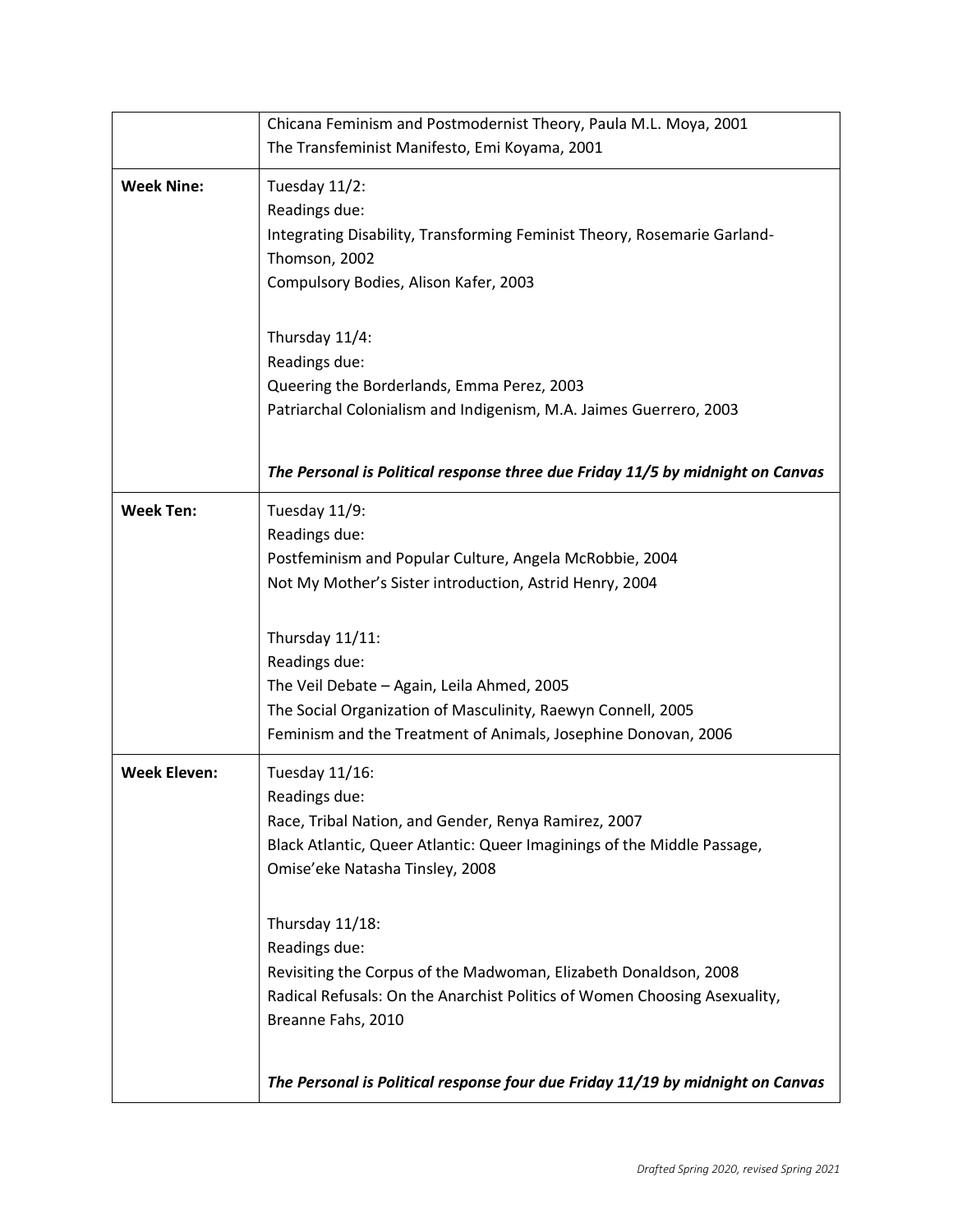| <b>Week Twelve:</b>   | Tuesday 11/23:<br>Readings due:<br>Sister Species introduction, Lisa Kemmerer, 2011<br>Thursday 11/25:<br>Thanksgiving Recess - NO CLASS                                                                                                                                                                                                                                                                                                          |
|-----------------------|---------------------------------------------------------------------------------------------------------------------------------------------------------------------------------------------------------------------------------------------------------------------------------------------------------------------------------------------------------------------------------------------------------------------------------------------------|
| <b>Week Thirteen:</b> | Tuesday 11/30:<br>Readings due:<br>Fat Studies: Mapping the Field, Charlotte Cooper, 2010<br>Why Fat is a Feminist Issue, Abigail Saguy, 2012<br>1% Feminism, Linda Burnham, 2013<br>Thursday 12/2:<br>Readings due:<br>Playing with the Politics of Perversion, Ariane Cruz, 2016<br>The State is a Man, Audra Simpson, 2016                                                                                                                     |
| <b>Week Fourteen:</b> | Tuesday 12/7:<br>Readings due:<br>Introduction to Living a Feminist Life, Sara Ahmed, 2016<br>Gender and the Politics of Shame, Clara Fischer, 2018<br>Thursday 12/9:<br>Readings due:<br>Excerpts from Feminism for the 99%: A Manifesto, 2019<br>Navigation of Feminist and Submissive Identity by Women in the BDSM<br>Community, Meeker, McGill, and Rocco, 2020<br>Second Feminist Position Statement due Friday 12/10 by midnight on Canvas |
| <b>Week Fifteen:</b>  | Tuesday 12/14:<br>No readings due, course reflections, sharing manifestos<br>Final manifestos due by midnight on Canvas!                                                                                                                                                                                                                                                                                                                          |

# A Very Partial List of Suggested Continued Reading (In no particular order…)

- This Bridge Called My Back, Cherrie Moraga and Gloria Anzaldua (1981)
- Words of Fire: An Anthology of African-American Feminist Thought (1995)
- We Were Feminists Once, Andi Zeisler (2016)
- Epistemology of the Closet, Eve Sedgwick (1990)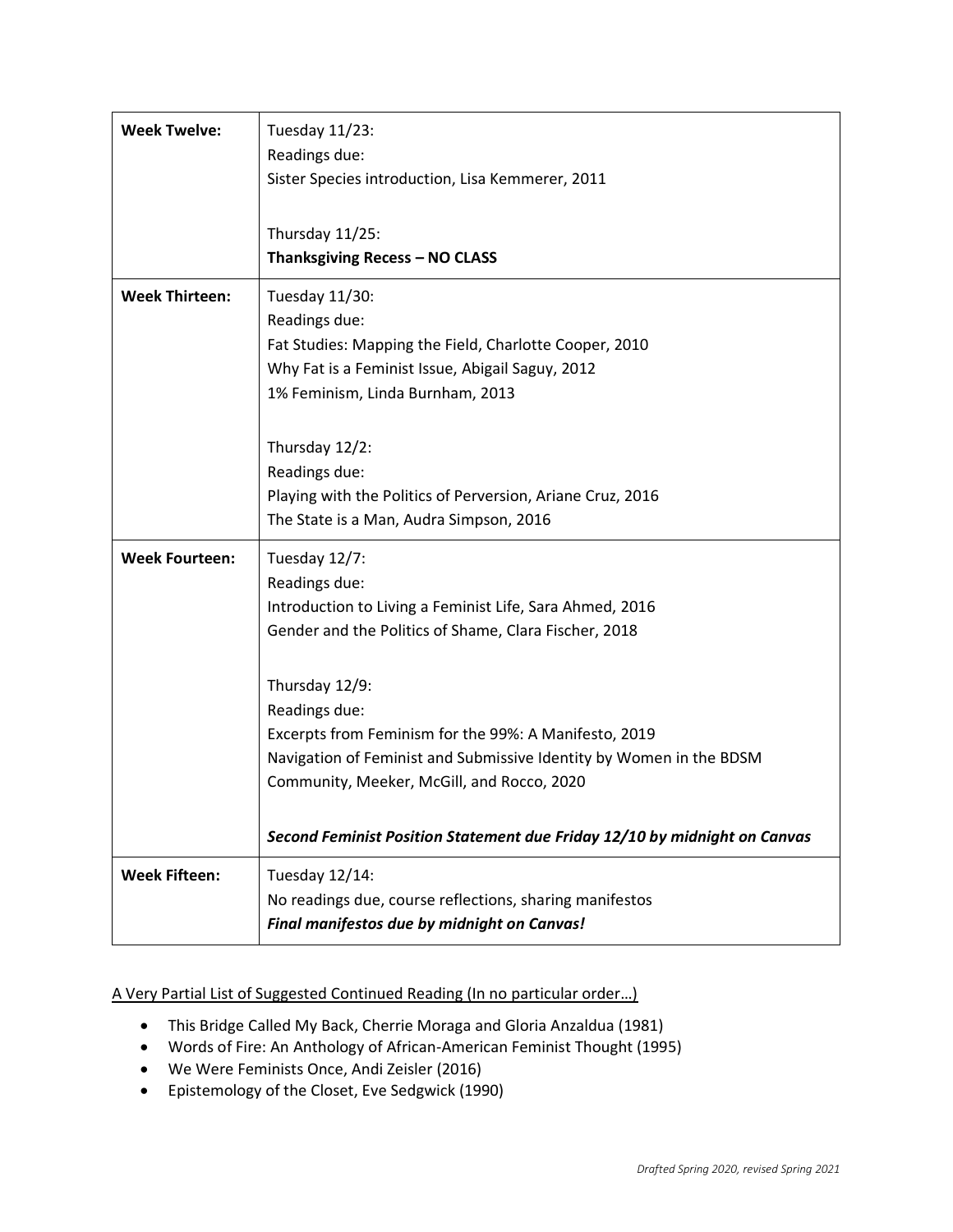- The Trouble with Normal, Michael Warner (1999)
- Zami: A New Spelling of My Name, Audre Lorde (1982)
- Sister Outsider, Audre Lorde (1984)
- Land as Pedagogy, Leanne Simpson (2014)
- Women, Race, and Class, Angela Davis (1983)
- Sexual Politics, Kate Millett (1970)
- Mohawk Interruptus: Political Life Across the Borders of Settler States, Audra Simpson (2014)
- Black Looks, bell hooks (1992)
- Gender and Power, Raewyn Connell (1987)
- Tracing Native American Feminism Through Myth and Poetry, Cassidy Webber, (2017)
- Decolonizing Feminism: Transnational Feminism and Globalization (2017)
- The Dialectic of Sex, Shulamith Firestone (1970)
- Gender Trouble, Judith Butler (1990)
- Feminist Disability Studies, Kim Hall (2011)
- Sexual Futures, Queer Gestures, and Other Latina Longings, Juana Maria Rodriguez (2014)
- Feminism is for Everybody, bell hooks (2000)
- We Should All Be Feminists, Chimamanda Ngozie Adichie (2015)
- SCUM Manifesto, Valerie Solanas (1967)
- The Creation of Feminist Consciousness, Gerda Lerner (1993)
- Luce Irigaray, *The Sex Which Is Not One* (1977)
- Carolyn Merchant, *Death of Nature: Women, Ecology and the Scientific Revolution* (1980)
- bell hooks, *Ain't I a Woman?: Black Women and Feminism* (1981)
- Julia Kristeva, *Powers of Horror: An Essay on Abjection* (1982)
- bell hooks, *Feminist Theory: From Margin to Center* (1984)
- Evelyn Fox Keller, *Reflections on Gender and Science* (1985)
- Sandra Harding, *The Science Question in Feminism* (1986)
- Emily Martin, *The Woman in the Body: A Cultural Analysis of Reproduction* (1987)
- *Feminism and Science*, ed. Tuana (1989)
- Diana Fuss, *Essentially Speaking: Feminism, Nature and Difference* (1989)
- Minh Ha Trinh, *Woman, Native, Other: Writing Postcoloniality and Feminism* (1989)
- Judith Butler, *Gender Trouble* (1990)
- Patricia Hill Collins, *Black Feminist Thought: Knowledge, Consciousness, and the Politics of Empowerment* (1990)
- Donna Haraway, *Simians, Cyborgs, and Women: The Reinvention of Nature* (1991)
- Sandra Harding, *Whose Science? Whose Knowledge?* (1991)
- Monique Wittig, *The Straight Mind and Other Essays* (1992)
- Judith Butler, *Bodies That Matter* (1993)
- Val Plumwood, *Feminism and the Mastery of Nature* (1993)
- Susan Bordo, *Unbearable Weight: Feminism, Western Culture, and the Body* (1993)
- Londa Schiebinger, *Nature's Body: Gender in the Making of Modern Science* (1993)
- Elizabeth Grosz, *Volatile Bodies: Toward a Corporeal Feminism* (1994)
- Rosi Braidotti, *Nomadic Subjects: Embodiment and Difference in Contemporary Feminist Theory* (1994)
- Moira Gatens, *Imaginary Bodies: Ethics, Power, and Corporeality* (1995)
- *Monsters, Goddesses, and Cyborgs: Feminist Confrontations with Science, Medicine, and Cyberspace*, ed. Lykke and Braidotti (1996)